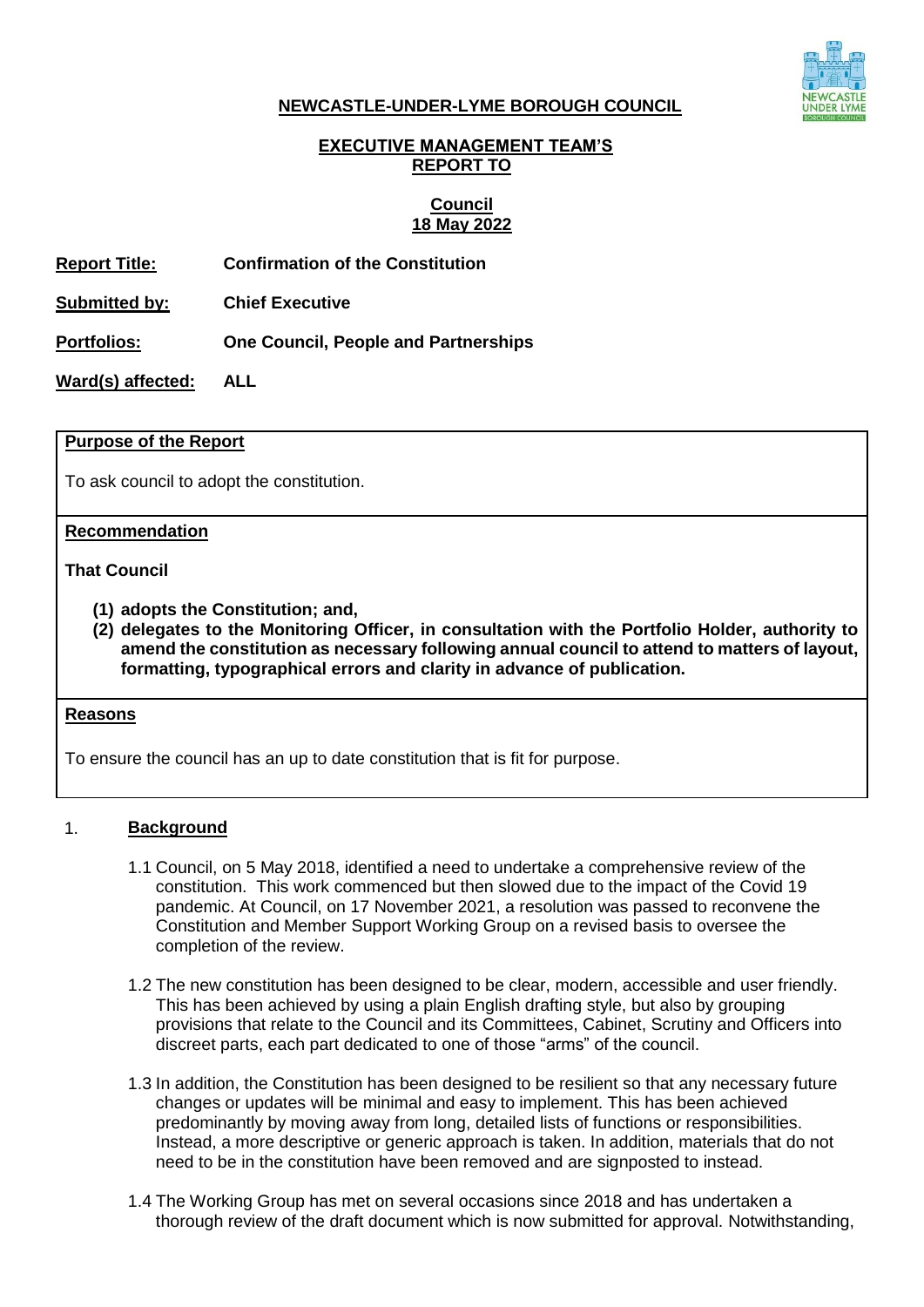

it should be recognised that the Constitution is a "living document" and as such will need to change and adapt to reflect changes in the way the council works. The new constitution (like the current one) provides a power to the monitoring officer to make such changes. In addition, a specific delegation is sought in this report to the Monitoring Officer to resolve any editorial issues that are identified following annual council and prior to first publication of the new constitution. For instance, there is still a significant amount of formatting needed to the materials in Part F, which is currently underway but which officers were not able to complete before annual Council.

1.5 Any future substantive changes to the constitution will be taken to Council in the usual way, and this likely to include some areas that were identified during the review where improvements can be made, but where further discussion is required.

# 2. **Issues**

2.1 As set out above.

# 3. **Proposal**

3.1 That council adopts the updated constitution with effect from 18 May 2022, with delegated authority for the Monitoring Officer to make editorial amendments as set out above.

# 4. **Reasons for Proposed Solution**

4.1 To ensure the council has an up to date constitution.

# 5. **Options Considered**

5.1 To keep the current constitution, but make incremental changes to improve clarity and update it. This option would mean the council would have a document that was less user friendly and not entirely fit for purpose. The existing constitution is, in parts, unclear and out of date. It would also not realise the benefits of having a constitution in the new format suggested, which adopts a plain English drafting style and which is more resilient to future change.

# 6. **Legal and Statutory Implications**

6.1 Councils are required to have a constitution which sets out things such as its delegations to committees, cabinet functions, council functions and rules of debate. There is no prescribed format.

# 7. **Equality Impact Assessment**

7.1 An updated, accessible and user-friendly constitution would encourage better citizen understanding of and engagement in democratic functions, better serving those less able to navigate its current format and content.

#### 8. **Financial and Resource Implications**

8.1 None directly arising, although a clearer, more user-friendly constitution will result in efficiency improvements across council functions.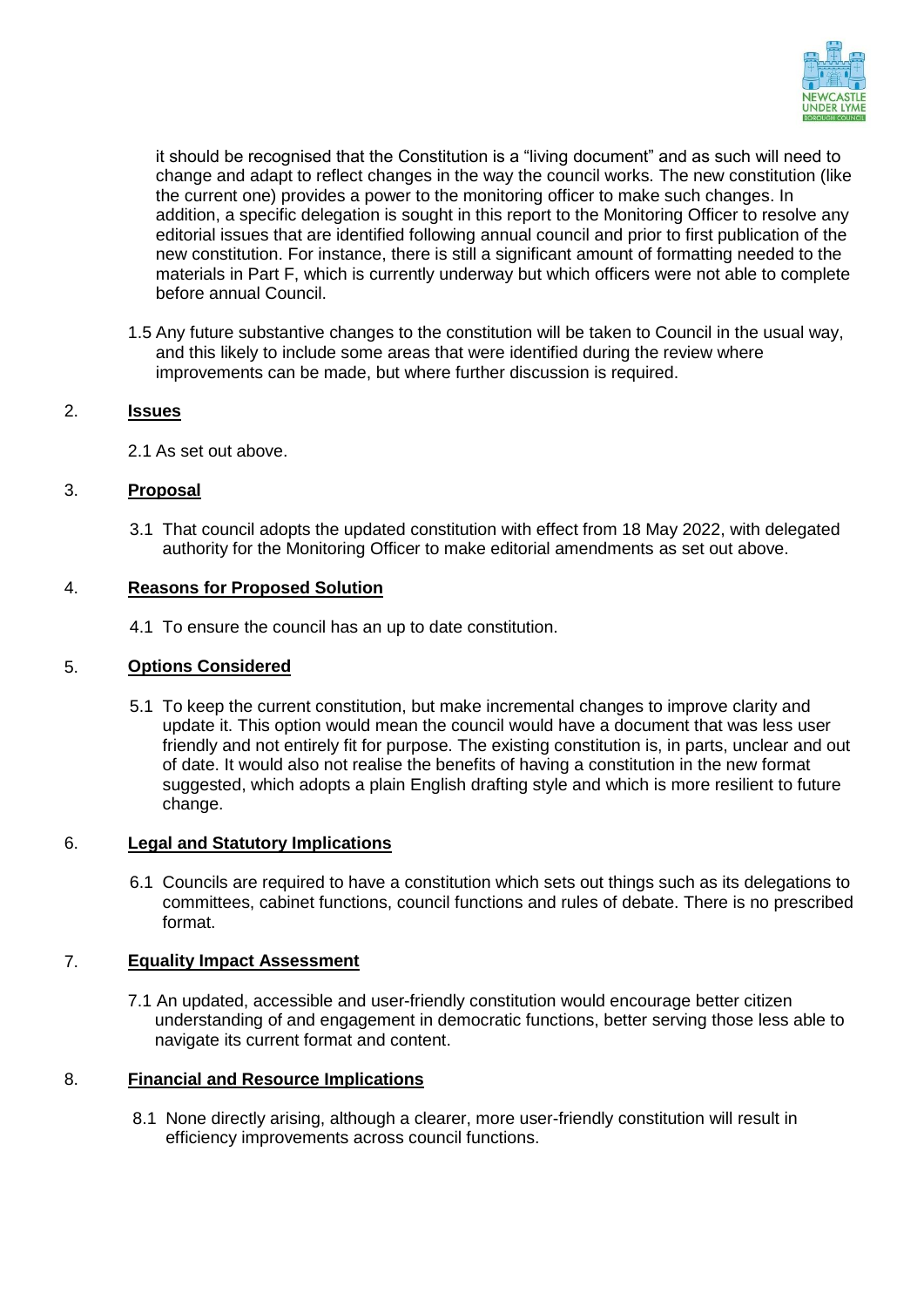

# 9. **Major Risks**

9.1 One risk is that the constitution does not contain everything required by law. This has been addressed by a careful review of its content. A far greater risk is that a constitution contains too much material and/or is unclear or contradictory. This can lead to a lack of engagement with it or understanding of what it requires, in terms of decision making, which in-turn creates a greater risk of governance failures and inefficiencies.

# 10. **UN Sustainable Development Goals (UNSDG)**

10.1 As an enabling document which facilitates the efficient delivery of all council functions, a resilient, user-friendly and up to date constitution indirectly supports the attainment of all UNSDGs



# 11. **Key Decision Information**

11.1 This is not a key decision.

# 12. **Earlier Cabinet/Committee Resolutions**

12.1 There have been various Council decisions to adopt incremental changes to the constitution all of which are available via modern.gov from the Council's website. There have been various committee meetings where these changes have been discussed which are also available from the modern.gov system.

# 13. **List of Appendices**

13.1 [Draft Constitution](https://gbr01.safelinks.protection.outlook.com/?url=https%3A%2F%2Fwww.newcastle-staffs.gov.uk%2Fdownloads%2Fdownload%2F458%2Fnewcastle-under-lyme-borough-council-draft-constitution&data=05%7C01%7CGeoff.Durham%40newcastle-staffs.gov.uk%7C8cbdf386584448893d6208da38a1020a%7C32f4c2fab4aa4b8583f7c683c33ab100%7C0%7C0%7C637884561407616033%7CUnknown%7CTWFpbGZsb3d8eyJWIjoiMC4wLjAwMDAiLCJQIjoiV2luMzIiLCJBTiI6Ik1haWwiLCJXVCI6Mn0%3D%7C3000%7C%7C%7C&sdata=Lcm7F0XEHd%2BrSMd%2F8ziJVdZmSabG1WLuxRbNrgU00nI%3D&reserved=0)

# 14. **Background Papers**

14.1 Reports and minutes of meetings referred to.